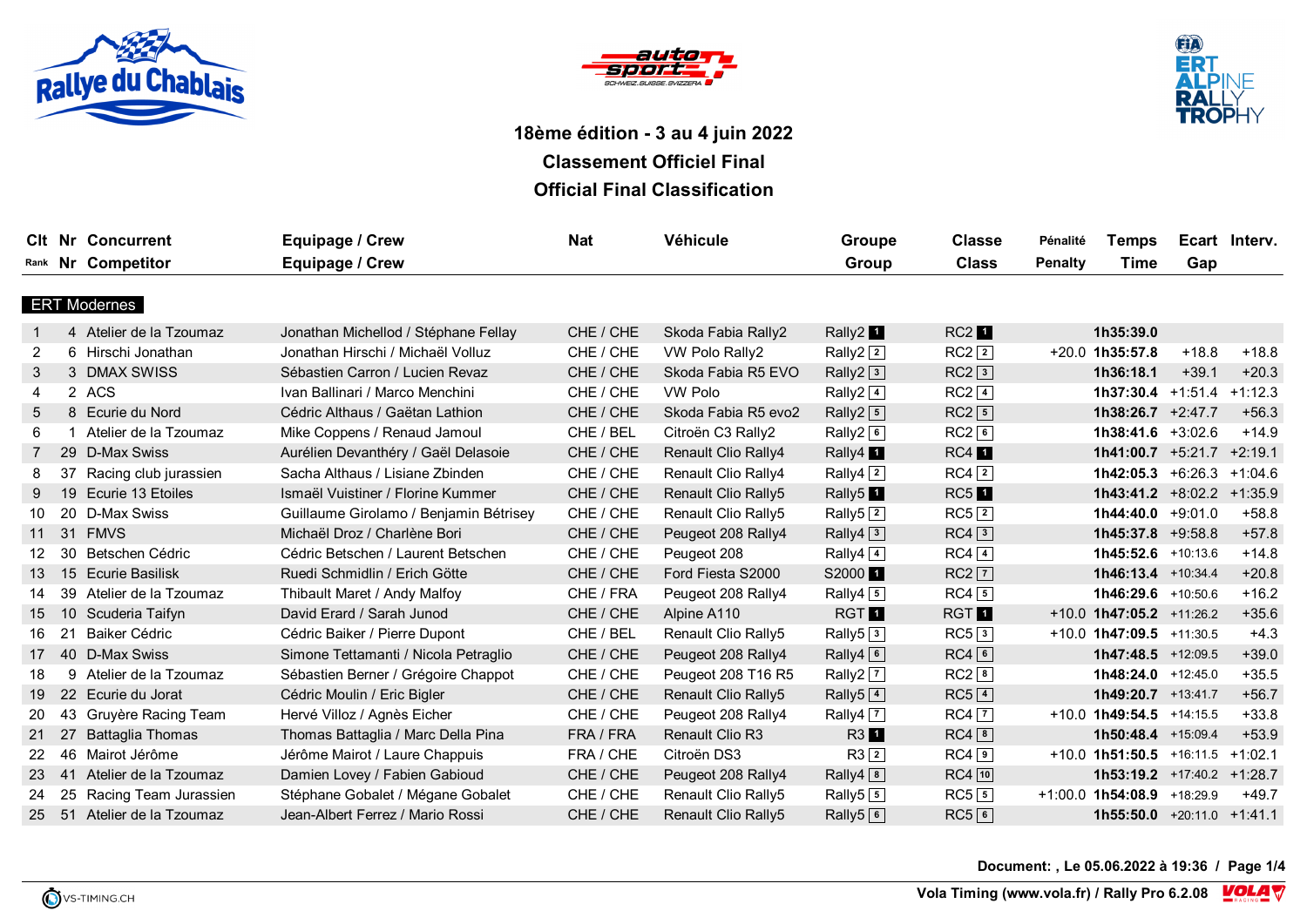





|    | <b>CIt Nr Concurrent</b>                 | Equipage / Crew                        | <b>Nat</b> | Véhicule                | Groupe                         | <b>Classe</b>     | Pénalité       | Temps                                      |            | Ecart Interv. |
|----|------------------------------------------|----------------------------------------|------------|-------------------------|--------------------------------|-------------------|----------------|--------------------------------------------|------------|---------------|
|    | Rank Nr Competitor                       | Equipage / Crew                        |            |                         | Group                          | <b>Class</b>      | <b>Penalty</b> | Time                                       | Gap        |               |
|    |                                          |                                        |            |                         |                                |                   |                |                                            |            |               |
| 26 | 42 Écurie du Jorat                       | Maurice Brera / Pierre-Alain Forestier | CHE / CHE  | Peugeot 208 Rally4      | Rally $4\sqrt{9}$              | $RC4$ [11]        |                | $+10:30.0$ 1h56:12.1                       | $+20:33.1$ | $+22.1$       |
| 27 | 26 Atelier de la Tzoumaz                 | Jean-Yves Dayer / Anaïs Pralong        | CHE / CHE  | Renault Clio Rally5     | Rally <sub>5</sub> $\boxed{7}$ | $RC5$ $\boxed{7}$ |                | $+4:10.0$ 2h11:00.1                        | $+35:21.1$ | $+14:48.0$    |
| 28 | 5 Chablais Racing Team                   | Sergio Pinto / Sophie Barras           | CHE / CHE  | Alpine A110             | RGT[2]                         | RGT[2]            |                | $+50:00.0$ 2h33:24.0 $+57:45.0$ $+22:23.9$ |            |               |
|    |                                          |                                        |            |                         |                                |                   |                |                                            |            |               |
|    | Liste des Abandons / List of withdrawals |                                        |            |                         |                                |                   |                |                                            |            |               |
|    | 7 Rappaz Joël                            | Joël Rappaz / Kévin Bronner            | CHE / FRA  | VW Polo Gti R5          | Rally2                         | RC <sub>2</sub>   |                |                                            |            |               |
|    | 18 Team Rally Top                        | Beat Wyssen / Janine Wyssen            | CHE / CHE  | Abarth 124 Spider Rally | <b>RGT</b>                     | <b>RGT</b>        |                |                                            |            |               |
|    | 59 Lathion Nicolas                       | Nicolas Lathion / Mélanie Tendille     | CHE / FRA  | Renault Clio Rally4     | Rally4                         | RC4               |                |                                            |            |               |
|    | 52 Racing Club Jurassien                 | Clément Piquerez / Adrien Piquerez     | CHE / CHE  | Citroën C <sub>2</sub>  | Rally4                         | RC4               |                |                                            |            |               |
|    | 17 Atelier de la Tzoumaz                 | Xavier Craviolini / Yannick Micheloud  | CHE / CHE  | Abarth 124 Spider Rally | <b>RGT</b>                     | <b>RGT</b>        |                |                                            |            |               |
|    | 23 Walter Mathieu                        | Mathieu Walter / Thibault Raincourt    | FRA / FRA  | Renault Clio Rally5     | Rally5                         | RC <sub>5</sub>   |                |                                            |            |               |
|    | 45 Atelier de La Tzoumaz                 | Kevin Marzolo / Grégory Besse          | CHE / CHE  | Citroën DS3 R3T 1.6     | R <sub>3</sub>                 | RC4               |                |                                            |            |               |
|    | 24 D-Max Swiss                           | Yoan Loeffler / Gaetan Aubry           | CHE / CHE  | Renault Clio Rally5     | Rally5                         | RC <sub>5</sub>   |                |                                            |            |               |
|    | 38 Delorme Francis                       | Francis Delorme / Cyrielle Delorme     | FRA / FRA  | Peugeot 208 Vti         | R <sub>2</sub>                 | RC4               |                |                                            |            |               |
|    | 35 Atelier de la Tzoumaz                 | José Matos / Telmo Matos               | CHE / CHE  | Citroën C2 R2 Max       | Rally4                         | RC4               |                |                                            |            |               |

**Document: , Le 05.06.2022 à 19:36 / Page 2/4**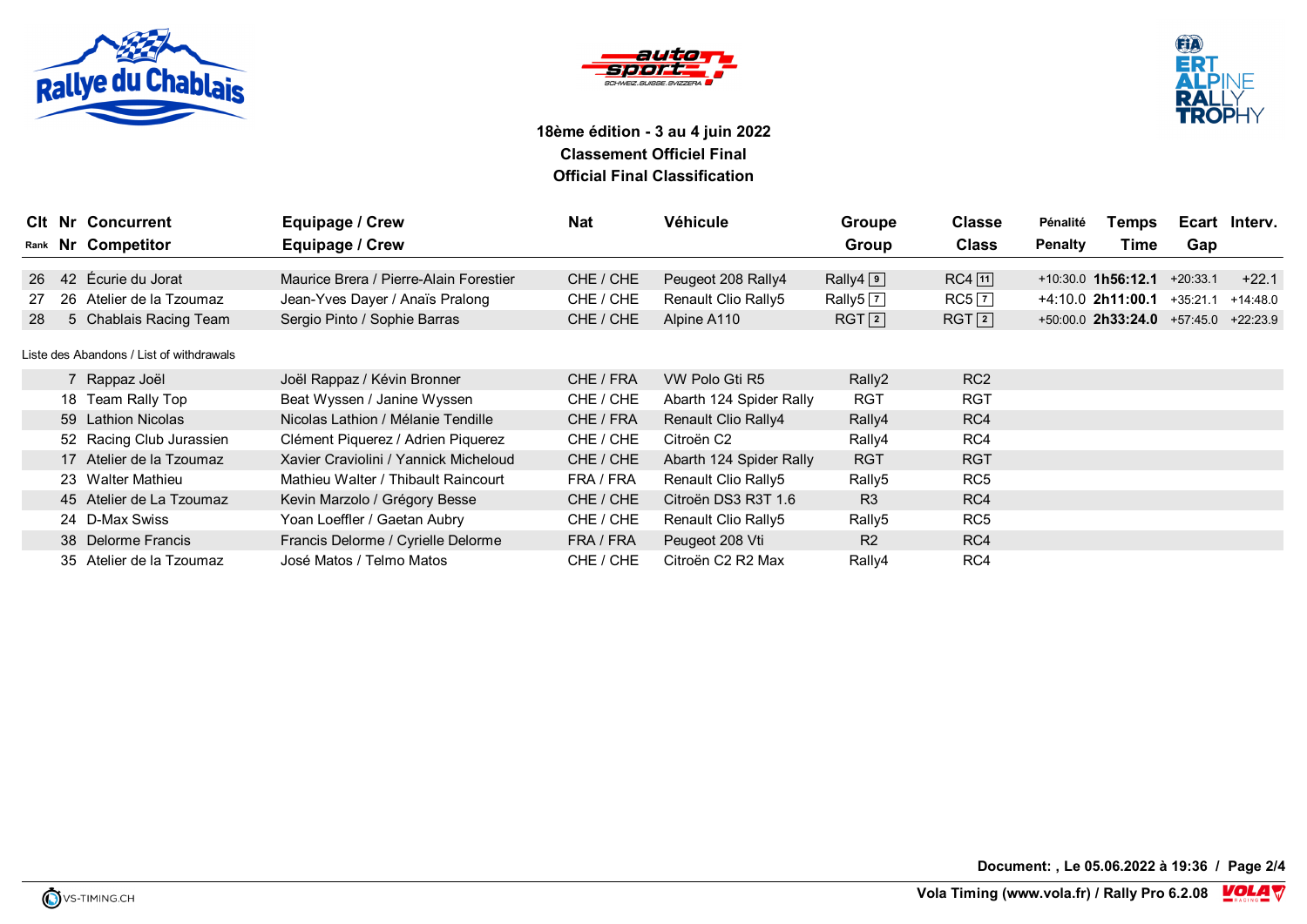





|                 |    | <b>CIt Nr Concurrent</b>                 | Equipage / Crew                        | <b>Nat</b> | Véhicule                   | Groupe                          | <b>Classe</b>      | Pénalité       | <b>Temps</b>                              |     | Ecart Interv. |
|-----------------|----|------------------------------------------|----------------------------------------|------------|----------------------------|---------------------------------|--------------------|----------------|-------------------------------------------|-----|---------------|
|                 |    | Rank Nr Competitor                       | Equipage / Crew                        |            |                            | Group                           | <b>Class</b>       | <b>Penalty</b> | Time                                      | Gap |               |
|                 |    |                                          |                                        |            |                            |                                 |                    |                |                                           |     |               |
|                 |    | <b>ERT4 Modernes</b>                     |                                        |            |                            |                                 |                    |                |                                           |     |               |
|                 |    | 29 D-Max Swiss                           | Aurélien Devanthéry / Gaël Delasoie    | CHE / CHE  | <b>Renault Clio Rally4</b> | Rally4 <sub>1</sub>             | RC4                |                | 1h41:00.7                                 |     |               |
| 2               | 37 | Racing club jurassien                    | Sacha Althaus / Lisiane Zbinden        | CHE / CHE  | Renault Clio Rally4        | Rally4 <sup>2</sup>             | $RC4$ <sup>2</sup> |                | $1h42:05.3$ +1:04.6 +1:04.6               |     |               |
| 3               |    | 19 Ecurie 13 Etoiles                     | Ismaël Vuistiner / Florine Kummer      | CHE / CHE  | Renault Clio Rally5        | Rally5 <sup>1</sup>             | $RC5$ <sup>1</sup> |                | $1h43:41.2$ +2:40.5 +1:35.9               |     |               |
|                 |    | 20 D-Max Swiss                           | Guillaume Girolamo / Benjamin Bétrisey | CHE / CHE  | Renault Clio Rally5        | Rally <sub>5</sub> <sup>2</sup> | RC5 2              |                | $1h44:40.0 +3:39.3$                       |     | $+58.8$       |
| 5               |    | 31 FMVS                                  | Michaël Droz / Charlène Bori           | CHE / CHE  | Peugeot 208 Rally4         | Rally4 <sup>3</sup>             | $RC4\sqrt{3}$      |                | 1h45:37.8 +4:37.1                         |     | $+57.8$       |
|                 |    | 30 Betschen Cédric                       | Cédric Betschen / Laurent Betschen     | CHE / CHE  | Peugeot 208                | Rally4 $\boxed{4}$              | $RC4$ <sup>4</sup> |                | 1h45:52.6 +4:51.9                         |     | $+14.8$       |
|                 |    | 39 Atelier de la Tzoumaz                 | Thibault Maret / Andy Malfoy           | CHE / FRA  | Peugeot 208 Rally4         | Rally4 $\boxed{5}$              | $RC4\sqrt{5}$      |                | 1h46:29.6 $+5:28.9$                       |     | $+37.0$       |
| 8               | 21 | Baiker Cédric                            | Cédric Baiker / Pierre Dupont          | CHE / BEL  | Renault Clio Rally5        | Rally5 $ 3 $                    | RC53               |                | $+10.0$ 1h47:09.5 $+6.08.8$               |     | $+39.9$       |
| 9               |    | 40 D-Max Swiss                           | Simone Tettamanti / Nicola Petraglio   | CHE / CHE  | Peugeot 208 Rally4         | Rally4 $6$                      | $RC4$ <sup>6</sup> |                | 1h47:48.5 $+6:47.8$                       |     | $+39.0$       |
| 10              |    | 22 Ecurie du Jorat                       | Cédric Moulin / Eric Bigler            | CHE / CHE  | Renault Clio Rally5        | Rally $5\sqrt{4}$               | $RC5$ $4$          |                | $1h49:20.7$ +8:20.0                       |     | $+1:32.2$     |
| 11              |    | 43 Gruyère Racing Team                   | Hervé Villoz / Agnès Eicher            | CHE / CHE  | Peugeot 208 Rally4         | Rally4 <sup>7</sup>             | $RC4$ $\boxed{7}$  |                | $+10.0$ 1h49:54.5 $+8.53.8$               |     | $+33.8$       |
| 12 <sup>°</sup> | 41 | Atelier de la Tzoumaz                    | Damien Lovey / Fabien Gabioud          | CHE / CHE  | Peugeot 208 Rally4         | Rally4 $8$                      | $RC4$ $ 10 $       |                | 1h53:19.2 +12:18.5                        |     | $+3:24.7$     |
| 13              |    | 25 Racing Team Jurassien                 | Stéphane Gobalet / Mégane Gobalet      | CHE / CHE  | Renault Clio Rally5        | Rally <sub>5</sub> 5            | $RC5$ 5            |                | $+1:00.0$ 1h54:08.9 $+13:08.2$            |     | $+49.7$       |
| 14              | 51 | Atelier de la Tzoumaz                    | Jean-Albert Ferrez / Mario Rossi       | CHE / CHE  | Renault Clio Rally5        | Rally5 <sup>6</sup>             | $RC5$ <sup>6</sup> |                | $1h55:50.0$ +14:49.3                      |     | $+1:41.1$     |
| 15              |    | 42 Écurie du Jorat                       | Maurice Brera / Pierre-Alain Forestier | CHE / CHE  | Peugeot 208 Rally4         | Rally $4\sqrt{9}$               | $RC4$ [11]         |                | +10:30.0 1h56:12.1 +15:11.4               |     | $+22.1$       |
| 16              |    | 26 Atelier de la Tzoumaz                 | Jean-Yves Dayer / Anaïs Pralong        | CHE / CHE  | Renault Clio Rally5        | Rally <sub>5</sub> $\boxed{7}$  | $RC5$ <sup>7</sup> |                | $+4:10.0$ 2h11:00.1 $+29:59.4$ $+14:48.0$ |     |               |
|                 |    |                                          |                                        |            |                            |                                 |                    |                |                                           |     |               |
|                 |    | Liste des Abandons / List of withdrawals |                                        |            |                            |                                 |                    |                |                                           |     |               |
|                 |    | 59 Lathion Nicolas                       | Nicolas Lathion / Mélanie Tendille     | CHE / FRA  | <b>Renault Clio Rally4</b> | Rally4                          | RC4                |                |                                           |     |               |
|                 |    | 52 Racing Club Jurassien                 | Clément Piquerez / Adrien Piquerez     | CHE / CHE  | Citroën C <sub>2</sub>     | Rally4                          | RC4                |                |                                           |     |               |
|                 |    | 23 Walter Mathieu                        | Mathieu Walter / Thibault Raincourt    | FRA / FRA  | Renault Clio Rally5        | Rally5                          | RC <sub>5</sub>    |                |                                           |     |               |
|                 |    | 24 D-Max Swiss                           | Yoan Loeffler / Gaetan Aubry           | CHE / CHE  | Renault Clio Rally5        | Rally5                          | RC <sub>5</sub>    |                |                                           |     |               |
|                 |    | 38 Delorme Francis                       | Francis Delorme / Cyrielle Delorme     | FRA / FRA  | Peugeot 208 Vti            | R <sub>2</sub>                  | RC4                |                |                                           |     |               |
|                 |    | 35 Atelier de la Tzoumaz                 | José Matos / Telmo Matos               | CHE / CHE  | Citroën C2 R2 Max          | Rally4                          | RC4                |                |                                           |     |               |

**Document: , Le 05.06.2022 à 19:36 / Page 3/4**